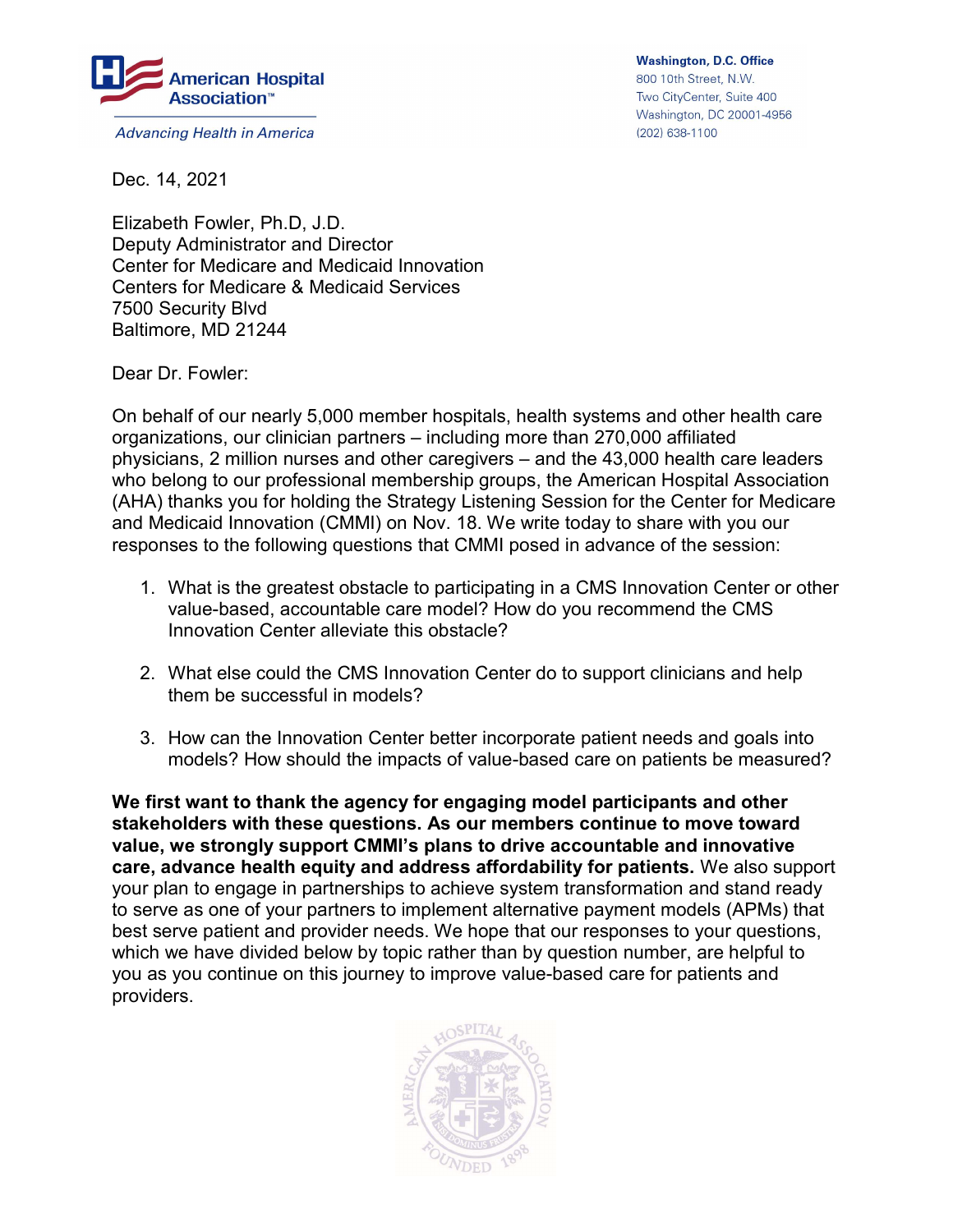Dr. Elizabeth Fowler Dec. 14, 2021 Page 2 of 5

Lessen the burden of model participation. Hospitals and health systems are at different points on the transition to value, from organizations signing their first APM contract, to those managing hundreds of thousands of beneficiaries across numerous care sites, states and APM programs. But no matter their degree of experience, all hospitals and health systems participating in APMs must transform their delivery structure and financial methodology for the portion of their patient base included in models, while also simultaneously executing their core mission to care for all patients. For certain providers, the resources required to do this are too great to bear.

To give themselves a chance of succeeding in APMs, providers are being asked to build APM competencies and infrastructure with neither upfront support to acquire these skills and resources nor with any financial contribution built into their compensation. Specifically, providers are asked to finance all of the APM infrastructure out of presumed savings from changes in care delivery, which could take years to materialize. This is unlike other risk-bearing entities; insurers, for example, receive premiums that are calculated to enable them to spend 15 to 20 percent on administration.

To begin to address this issue, we urge CMMI to balance risk and reward in a way that reflects the significant investments required to launch and maintain APM participation. For example, CMMI could again provide upfront payments to aid certain providers in offsetting the cost of participation in models, including to increase APM participation of providers that serve historically marginalized patients. The agency also could incorporate more glide paths to higher levels of risk so that participants can gain a foothold in APMs before being required to put significant financial resources at risk. Models also should feature risk adjustment methodologies that ensure primary care physicians treating the sickest, most complicated and most historically marginalized patients are not at a disadvantage. In addition, risk adjustment models should take into account patients' social needs and social determinants of health that are beyond clinicians' control but that significantly impact outcomes.

In addition, IT infrastructure is critical to managing the data needed for improving care through APMs. Yet across the industry, the IT infrastructure lags behind in readiness to support APMs. Specifically, the platforms upon which APM programs run are designed for a fee-for-service (FFS) payment system. Thus, participants must dedicate additional resources for APM administrative needs and IT modifications. CMMI could work to alleviate this issue by incentivizing and assisting IT vendors in making their platforms more functional for APMs. We also recommend CMMI make targeted investments in improving its own IT operations, especially to improve data sharing with providers participating in APMs. This also could contribute to being able to automate certain elements of participation in APMs, which could alleviate some of the participation burdens providers currently face, as further described below.

CMMI also should make participation easier by reducing regulatory and administrative burdens. For example, we strongly urge CMMI to automate some reporting requirements and streamline the reporting process into a central location. We urge the agency to automate the data it shares with participants, and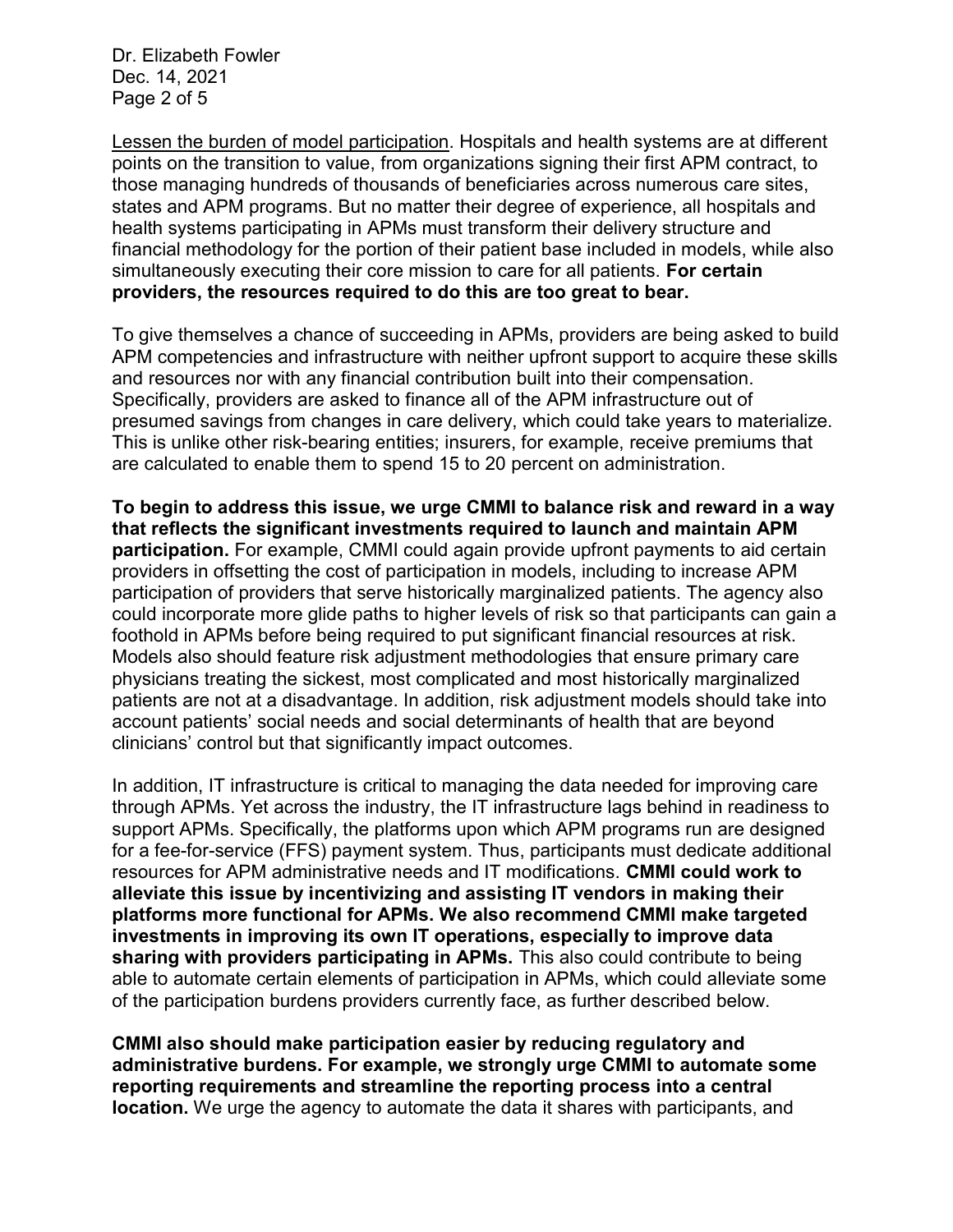Dr. Elizabeth Fowler Dec. 14, 2021 Page 3 of 5

select a single document type for doing so. This would allow participants to have one data processing group, rather than multiple disparate teams. It also would be helpful if CMMI created a single channel of interaction with a central CMMI entity. Currently, participants interact on each model through unique channels, requiring different staff to log into different portals to report information to the agency. This results in hospitals and health systems needing to hire multiple teams and divide resources across models.

Finally, we encourage CMMI to offer APM participants relief from regulatory burdens associated with the practice of FFS medicine. For example, CMMI could consider offering model participants relief from utilization management practices, such as prior authorization, and a reduced claims reporting burden to the extent feasible. Models also should waive certain rules and regulations that impede providers' ability to place beneficiaries in the clinical setting that best serves their needs and to coordinate care across settings.

Empower model participants to understand key model features. Part of the difficulty in participants achieving APM financial viability is understanding their chances of doing so in the first place. Benchmarking, risk adjustment, reconciliation and associated financial calculations are incredibly complex and differ across models; few providers have the resources to understand them. Even those that do find it burdensome and are expending significant time and money to recreate CMMI's financial methodologies, which can change with little notice during a model performance period. This makes it difficult for providers to make informed decisions about participating in models or set themselves up for success by understanding the targets they are working toward. If it is difficult for providers to model potential financial and clinical outcomes, then it is almost impossible to garner the executive- and clinician-wide support necessary for participation in that APM.

This is especially true for models that are announced just months before launch and for which the agency implements mid-stream model changes. Many of our members have indicated they need one to two years to make all the necessary operational, administrative and clinical adjustments to succeed in models. We therefore urge CMMI to factor implementation periods into any future APMs and to reduce mid-model changes to the greatest degree possible.

Another factor that complicates participants' ability to understand model targets and calculations is that financial methodologies, incentives and other logistical aspects of participation differ across models. This makes it extremely challenging to meet administrative requirements of a range of models and for providers to make changes that would allow them to succeed in multiple models. In some instances, a change in one aspect of care could be beneficial in one model and detrimental in another. The many differing model timelines also makes it difficult to participate in different models. CMMI is already aware of these issues, as it has focused some of its strategic refresh on streamlining its model portfolio. However, we urge the agency to go one step further and work to streamline methodologies across models so that participants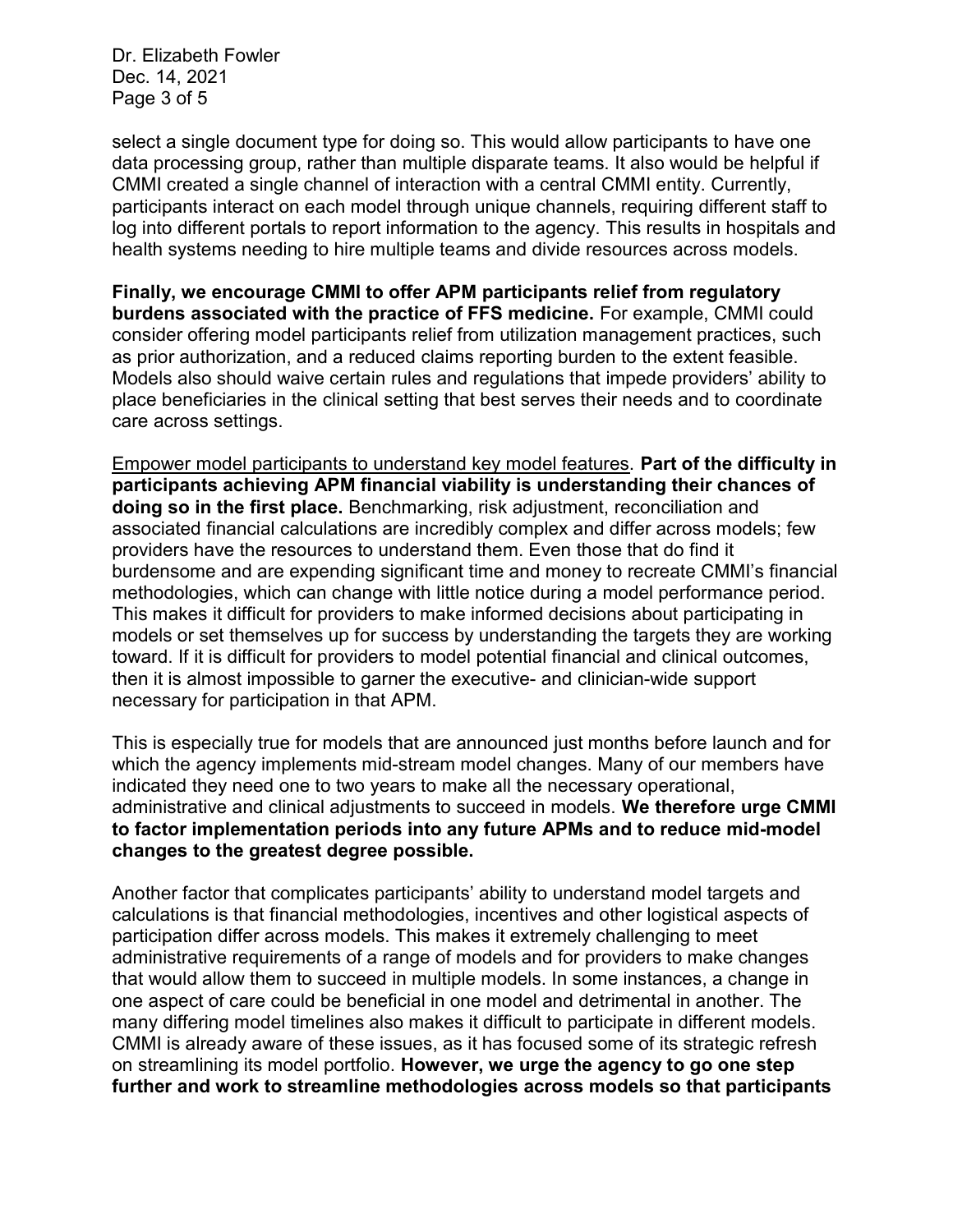Dr. Elizabeth Fowler Dec. 14, 2021 Page 4 of 5

## who have done the work to understand one model can apply that knowledge and understanding to participation in others as well.

Ensure participants have timely, usable data about their attributed populations. The AHA greatly appreciates CMMI's recognition of the importance of targeted, actionable data that is available long before a model begins and at regular intervals during model performance periods. To succeed, model participants need an in-depth understanding of the indicators of patients' health. They also need feedback that is as close to realtime as possible in order to implement changes to care delivery in response to changes in patients' conditions. As detailed above, it also is crucial that data from CMMI is shared with participants in a standardized and consistent manner, with the same data points shared in every model, to the extent feasible and relevant.

The AHA supports CMMI's efforts to meet providers' data needs and stands ready to assist the agency in two-way data sharing for improved patient care and provider experience in models. In addition to claims data (made available at the individual member claim-line level), we urge the agency to make financial targets and performance data readily available to participants and to summarize it in a **standardized, ready-to-use format.** This information is crucial for hospitals and health systems to track and manage their performance in APMs and understand the impact of model performance on patient outcomes.

Support providers' ability to deliver accessible, equitable care to patients. Disparities in health and health care have plagued the U.S. health care system for generations, leaving certain populations – including racial and ethnic minorities, sexual and gender minorities, people with disabilities, and individuals living in rural areas – more likely to experience worse health outcomes, limited access to health care services, and lower quality of care than the general population. We thank CMMI for working toward addressing these disparities in care by embedding health equity into every aspect of its models and increasing its focus on underserved populations.

As part of this work, we urge the agency to ensure that model participants can work in conjunction with the agency to improve health equity. Specifically, we suggest CMMI ensure providers are enabled and incentivized to collect detailed demographic data on preferred language, sexual orientation, gender identity, race, ethnicity, disability status, and any other measures they feel are necessary to capture the true status of the patients they treat. CMMI could help advance these efforts by working with other federal agencies to foster aligned, standardized approaches to collecting, analyzing and exchanging demographic and social risk data. CMMI also should consider supporting the testing of such standards to ensure they are appropriate for broader adoption and implementation. CMMI should help providers do this in a patient-friendly manner that prioritizes patient self-reported data.

Finally, we urge CMMI to improve the care patients receive through APMs by supporting providers' ability to simplify care. Patients want a seamless and straightforward experience in getting the care they need. CMMI could contribute to this